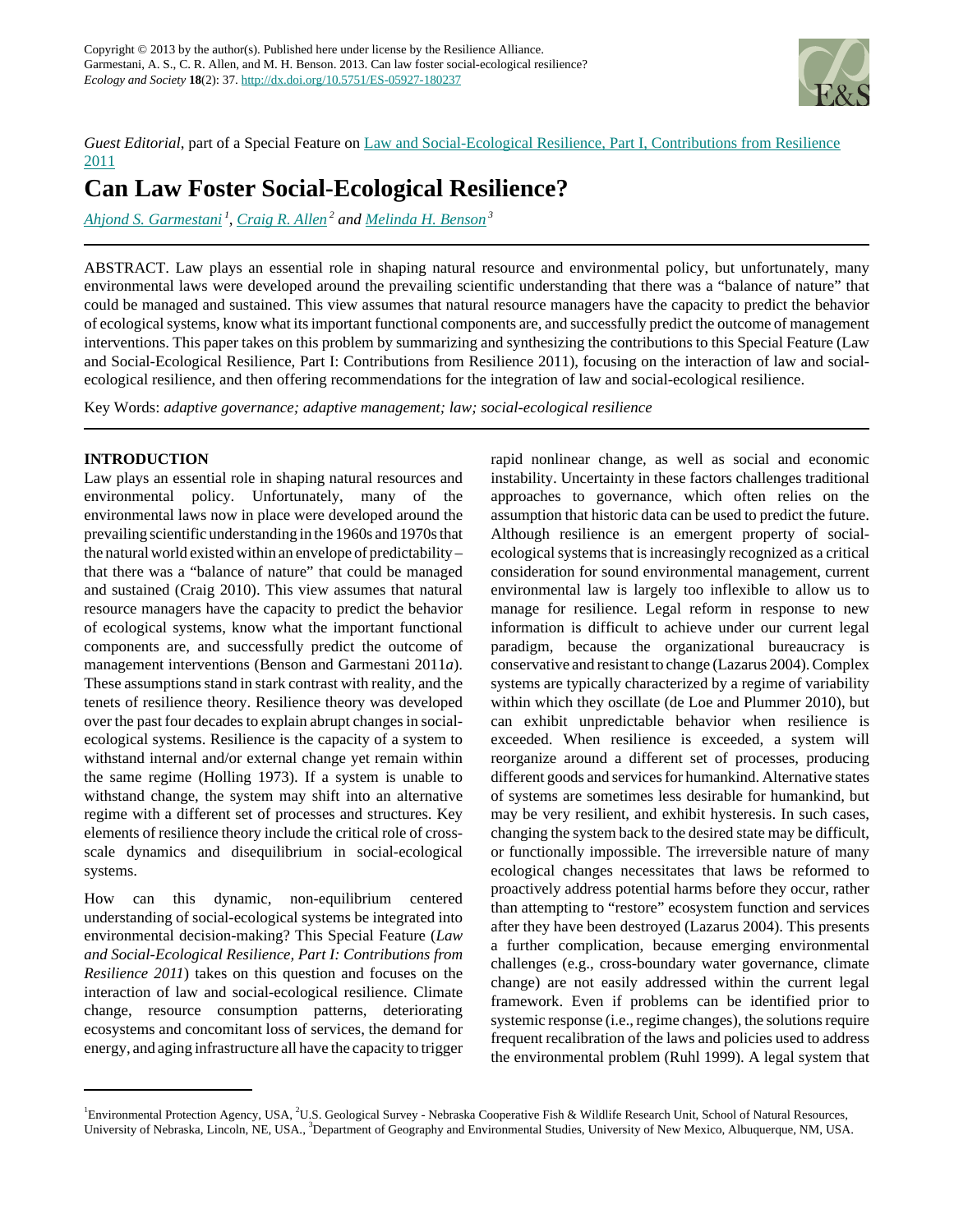is linear and largely static is ill-suited for the nonlinear dynamics of linked social-ecological systems. Science is a process; but while the law seeks resolution, a legal system that sets a rule and does not revisit and adjust the rule following assessment of the rule's effects is incompatible with managing for resilience (Cosens 2008).

The articles and responses in this Special Feature explore several challenges associated with the challenges noted above, and can be divided into three main themes. The first theme relates to adaptive capacity. Adaptive capacity encompasses the ability to experiment, learn and innovate in response to changing conditions in social-ecological systems (Armitage and Plummer 2010*a*). Cosens and Williams (2012) explore adaptive capacity via an analysis of the historical development of the management of the Columbia River basin. The basin is managed jointly by the United States and Canada, but the current treaty between the two countries is under review. Adaptive management has been utilized on the U.S. side of the basin, but it has not been successful. Cosens and Williams argue that although adaptive management is a key aspect to fostering resilience, it is only one piece of the institutional changes necessary for resilience-based governance. Walker (2012) offers that if the rules for changing the rules (i.e., law for adaptation) can be agreed upon beforehand, then the mismatch between the law and ecosystems can be reduced. Walker also contends that the capacity for transformation is likely more important than adaptive management in a world of accelerating change, and concludes by making a plea for more research focused upon understanding, defining and implementing adaptive governance.

Green et al. (2013) provide an analysis of the European Union Water Framework Directive (WFD) through a resilience lens. The WFD was designed to promote the sustainability of water resources, and while it did not explicitly incorporate resilience science into its development, resilience is a necessary attribute for sustainability. Green et al. (2013) find that while the WFD does not provide for adequate feedback from monitoring results and also suffers from a lack of enforcement, it does provide scale-appropriate governance (i.e., delegation of control to local levels) and cross-scale information flow. Thus, the WFD has promise to manage for resilience, but would require reform with respect to monitoring and enforcement. Armitage (2013) makes the key observation that legal and regulatory frameworks need to be adaptive, but also maintain legitimacy. This is no easy task, and is the subject of a new wave of research on law and resilience that is essential if resilience science is to manifest a transition to sustainability. The lynchpin is likely the reform of administrative law, at least for U.S. and EU law, and this area should be a focus of research moving forward (Armitage 2013).

The second theme is the importance of institutional design and legitimacy. Garmestani and Benson (2013) offer a resiliencebased framework for the governance of social-ecological systems based upon integrating principles from resilience theory with principles from reflexive law. At its core, the framework requires organizational learning, cross-scale linkages and generation of adaptive capacity as a means for governing in a more flexible, iterative and adaptive manner. Cumming (2013) recognizes that mismatch between scales of ecosystems and the organizations responsible for managing them can result in decreased resilience of a system. So, a system of governance should account for scale and have the necessary flexibility to account for resilience, while at the same time having the necessary accountability under the law. Although reflexive law may not ultimately be the answer to the problem of managing for resilience, Cumming sees the potential in the framework offered by Garmestani and Benson. Cumming recognizes such a framework has potential because it allows for and encourages innovation at local scales, with the capacity to scale up, which could offer a solution to scale mismatches.

A critical element of institutional design for resilience relates to the need for the law to be more responsive to the cross-scale dynamics of social-ecological systems. Ruhl (2012) analyzes panarchy theory and the law, and argues that while the theory is "on point" for the no-analog future, it will not gain traction unless it can be codified into laws and regulations. Panarchy theory describes hierarchical systems where control is not only top down, but also bottom up (Gunderson and Holling 2002). Thus, panarchy theory is useful for explaining the capacity for nonlinear change in linked social-ecological systems. Operationalizing panarchy theory will require adaptively managing legal, ecological and social systems. Ruhl concludes that panarchy theory does not provide lawyers with a guide for how to achieve this, as panarchy theory was developed without lawyers and explicit consideration of the law. Thus, panarchy theorists, lawyers and decision-makers must develop a path forward to translate panarchy into law. Holling (2012) expresses hesitation about the capacity of law to be flexible and manage for the dynamics of linked social-ecological systems. Holling suggests the way forward is to encourage workshops that launch locally designed collaborative experiments that have the capacity to cross scales and manifest change.

The third theme relates to the interface of resilience thinking with existing resource allocation regimes and environmental protections. Benson (2012) makes the observation that in the United States, the Endangered Species Act (ESA) has been the primary driver behind ecological restoration efforts focused upon ecosystem management and tends to focus management too narrowly. In order for ESA to make the shift from restoration to resilience, ESA would require several reforms, including a shift to a systems-based approach, integrated governance and proactive management of socialecological systems. Gunderson (2013) agrees with Benson and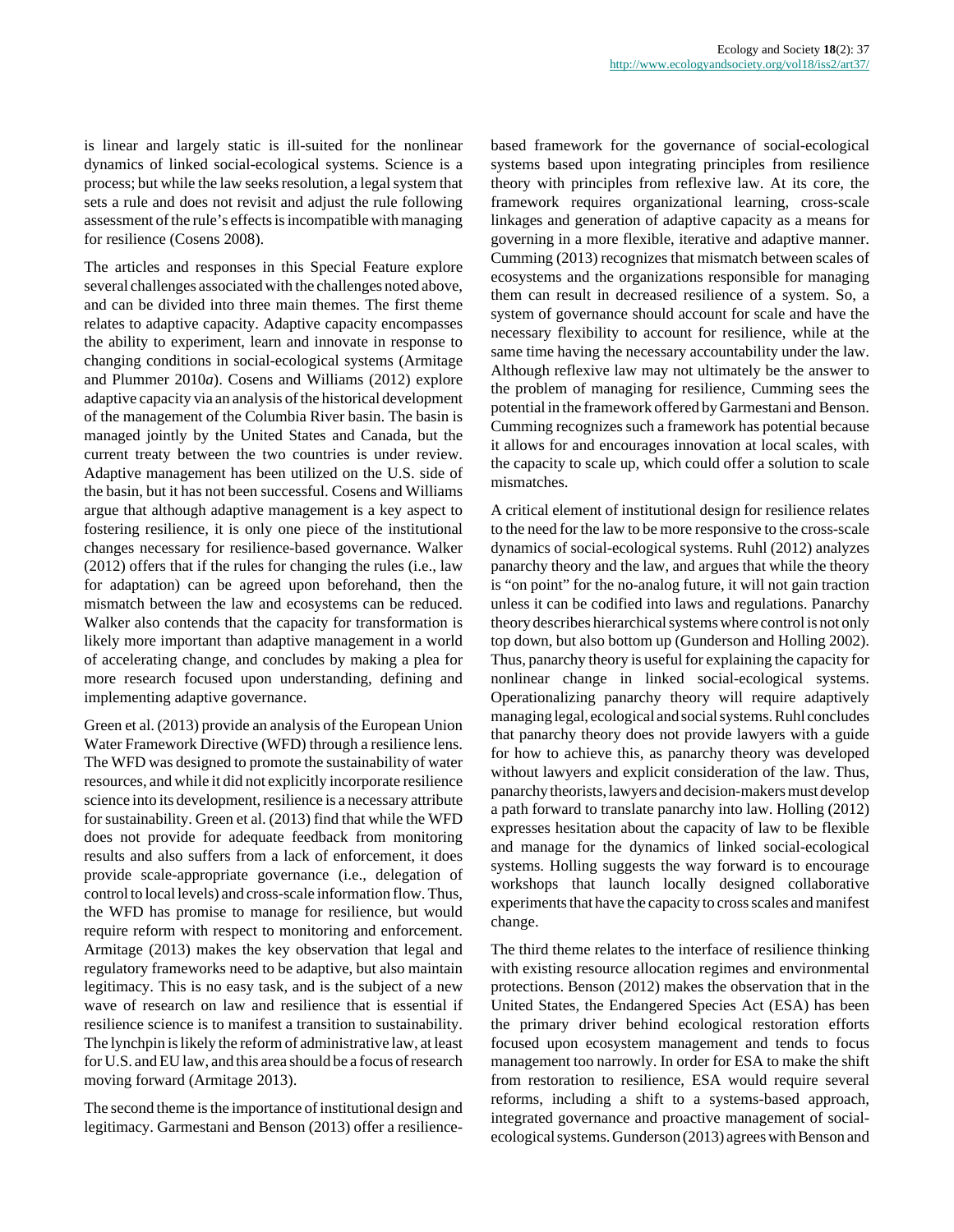argues that ESA limits resilience-based management of ecosystems because it is based upon an outdated conception of nature ("balance of nature"), as well as the rigidity of the law as it applies to individual species that are in peril.

#### **RECOMMENDATIONS**

It is likely that we will have to reform our current legal frameworks in the United States, Europe and elsewhere in order to account for the increasing nonlinearities in system dynamics that are probable in light of accelerating global environmental change. It is possible that some current laws have the capacity to be reformed in order to account for resilience, and therefore provide the capacity for improved environmental governance (see Benson and Garmestani 2011*b*). In other cases, wholesale change in the legal regime will be necessary as we move forward (see Flournoy and Driesen 2010, Ruhl 2011, Arnold and Gunderson 2013). Based on the articles in this feature and the integration of the existing literature on the interplay of resilience and law, we make these recommendations for the integration of law and socialecological resilience:

## **1. Utilize adaptive management and adaptive governance**

Adaptive management is the process whereby management actions that have uncertain outcomes, are undertaken in an explicit framework that reduces uncertainty. Adaptive management was developed as a way to probe system behavior, and thus learn about system dynamics, while allowing management to occur. For sound environmental governance, networks of private and public entities communicate and share information (Armitage and Plummer 2010*b*). In its current form, law does not have the capacity to account for resilience, other than in piecemeal fashion. Quite simply, this arrangement may not suffice as we move forward, because in order to conduct sound environmental governance, it is important to understand how the scale of interest interacts with scales above and below (e.g., cross-scale interactions) (Anderies et al. 2006). Further, adaptive governance builds upon adaptive management and revolves around decentralized governance, stakeholder input and informal networks. The criticisms of this perspective are that it fails to account for law and formal institutions, avoids difficult decisions between outcomes and values, and results in ineffective, unimplemented or undoable governance actions (Arnold 2011). Thus, in order to integrate law and social-ecological resilience, adaptive governance could be incorporated into formal legal frameworks, which will require legal reform.

## **2. Reform of administrative law: "front-end" to "backend"**

Administrative law governs the process of agency decisionmaking to implement substantive law. It is through administrative law that an agency might be given authority to, for example, coordinate and share information with other entities at the same or another hierarchical level. A more fundamental problem with administrative law is the focus upon procedural rules (Karkkainen 2005). Thus, the process of deciding environmental regulations has flexibility, but once regulations are agreed upon, regulations are rigid in nature ("front-end"). By setting environmental regulations at the front-end, the legal process guarantees certainty for legal and economic interests. While having a formalized legal process is important for enforceability, it makes it difficult to manage for resilience in light of our understanding of the dynamics of linked social-ecological systems. Therefore, the inability of administrative law to account for uncertainty in the management process, in essence, means the law is at odds with science (Karkkainen 2005).

Shapiro and Glicksman (2004) suggest that, in order to better accommodate adaptive management, "back-end" adjustments to regulation could serve as a more effective mechanism. The back-end adjustment process is viewed as an improvement to the "guess work that is involved in rationalizing regulations at the front-end of the process" (Shapiro and Glicksman 2004). Shapiro and Glicksman (2004) recognize that a regulatory system that has some flexibility, in appropriate cases, has the potential to generate the necessary conditions to manage for resilience. This idea has promise, as resilience-based management requires an iterative process that improves management as the process proceeds (i.e., back-end adjustments). For "back-end" adjustments to be incorporated into the regulatory framework, Shapiro and Glicksman (2004) argue that administrative laws need to be amended via deadline extensions, exceptions, waivers, or variances. A notice and comment process is the recommended mechanism for backend adjustments, but not in isolation (Shapiro and Glicksman 2004). In addition to a notice and comment process, Shapiro and Glicksman (2004) contend that Congress would also need to require agencies to establish electronic dockets and create annual reports on the back-end adjustment process. Thus, in order to account for resilience in environmental management, resilience science will need to be linked to enforceable standards that have some capacity for adaptation (Benson and Garmestani 2011*a*).

## **3. Require communication, monitoring and intermediaries**

Institutional interplay refers to the interaction between institutions at multiple scales (Wandel and Marchildon 2010). The problem of fit manifests when a system is poorly matched with the institutions tasked with its management (Wandel and Marchildon 2010). For instance, there can be a spatial mismatch between exclusive economic zones and marine systems, where overfishing in one country has impacts on fish stocks in the exclusive economic zone of another country (Wandel and Marchildon 2010). The problem here is that national level institutions do a poor job of managing a natural resource (e.g., fish) that has no regard for jurisdictional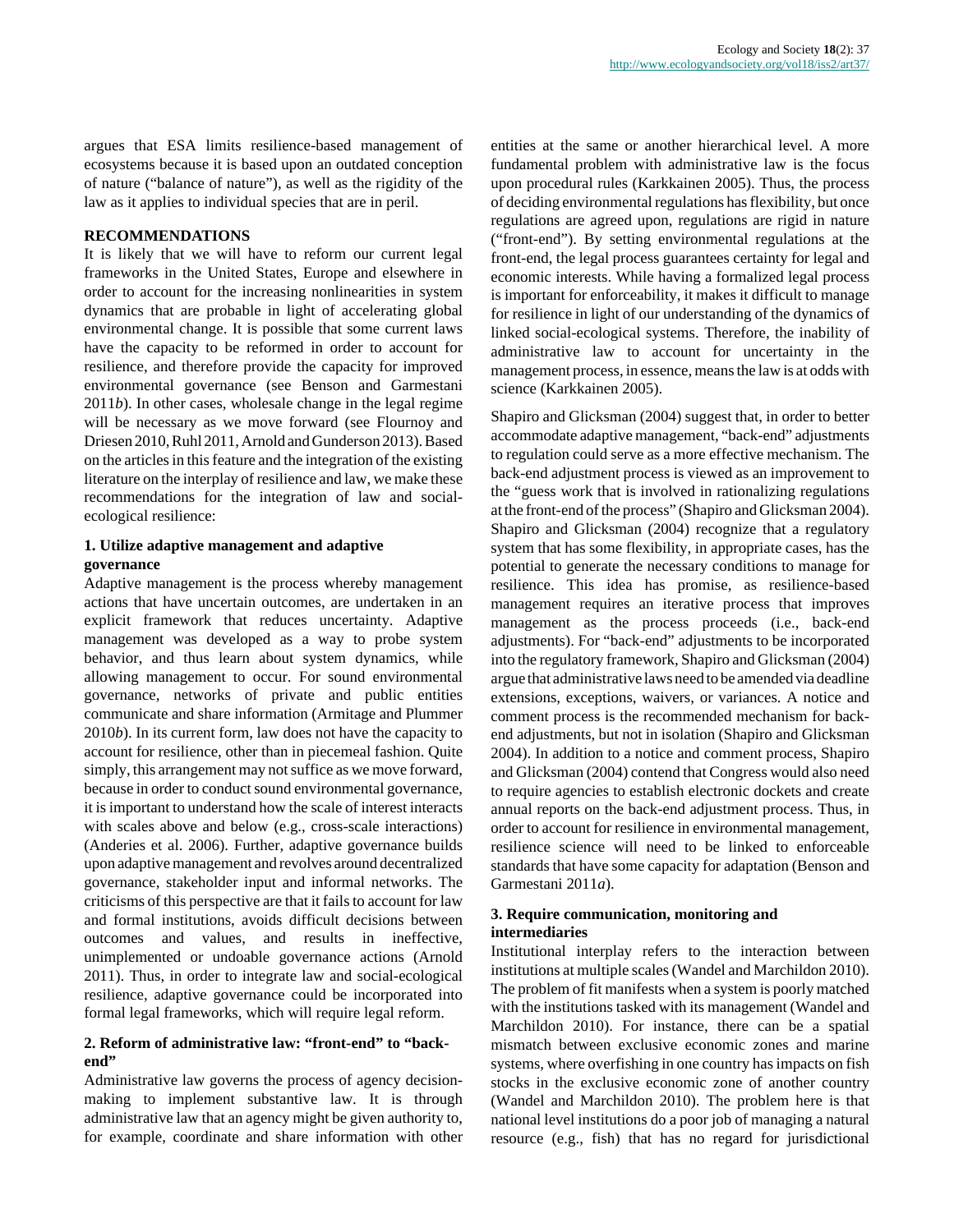boundaries (Wandel and Marchildon 2010). In some cases temporal mismatch is the problem (Wandel and Marchildon 2010). For example, Canadian fisheries policy reacted too slowly to early indications of decline in the North Atlantic cod fishery which ultimately led to its collapse in 1992 (Walters and Maguire 1996, Wandel and Marchildon 2010).

Institutions are distinct from organizations, in that organizations typically have personnel, offices, budgets and a legal personality (Young et al. 2008). Within this context the U.S. legal system is an institution with a set of rights, rules and procedures, while natural resource agencies are organizations bound to fulfill their mandate within the purview of the U.S. legal system. In making this distinction, Young et al. (2008) set the tone for their recent book, but many of their recommendations for institutions apply to organizations. For example, there is a gap between science and policy, and Young et al. (2008) advocate for bridging this gap via "knowledge brokers" that can bridge the chasm between science and policy. Kofinas (2009) asserts that linkages between organizations, institutions and intermediaries (e.g., networks) have the capacity to foster resilience in social-ecological systems. For example, the institutional failures during Hurricane Katrina are attributed to the lack of communication between scales of governance ranging from local to federal (Kofinas 2009).

#### **4. Account for scale**

The rigidity of legal institutions and organizations makes it difficult to account for cross-scale environmental problems (e.g., biodiversity loss) (Benson and Garmestani 2011*b*). Accounting for scale mismatches between management and the systems they are tasked with managing, is one of, if not the critical issue in managing for resilience (Garmestani et al. 2009). The issues with scale mismatches have a long history of leading to failures in natural resources management. For example, in 1977, Canada declared an exclusive zone of fishing for northern cod, which even with these protections resulted in a ban on northern cod fishing after the fishery collapsed in 2002 (Dietz et al. 2003). The fishery went into precipitous decline even though aggregated information on the fishery indicated that the fishery was recovering. The lesson learned was that there were smaller (i.e., local) scale indicators that the fishery was not recovering in the manner that large-scale, aggregated information suggested (Dietz et al. 2003). Scale matters, and there is a critical need to monitor and model at multiple scales for sound environmental governance (Anderies et al. 2007).

It is our contention that the critical variable, and the most difficult one to account for when building adaptive capacity, is scale. To illustrate this problem, Bohensky et al. (2010) provide a detailed example of the problems associated with marine governance. Hughes et al. (2007) identified three major processes as threats to the Great Barrier Reef, including: overharvesting of marine resources, declining water quality due to land-use impacts adjacent to watersheds and climate change. Each of these threats to the Great Barrier Reef represents problems at multiple scales (Bohensky et al. 2010). For example, overharvesting of marine resources results from local pressure but also international demand; water quality is influenced by national and international demand for agricultural and mineral commodities, national and state environmental policies, and the demands of the regional economy; and climate change impacts range from global to local scales (Bohensky et al. 2010). Complicating this issue further is the fact that the major threats to a social-ecological system are managed by different organizations operating at different scales (Conroy et al. 2003). For example, fisheries are managed at the state level, while national marine waters and reefs fall under the jurisdiction of the Great Barrier Reef Marine Park Authority; water quality is addressed by the Reef Water Quality Protection Plan, which involves all levels of government, as well as industry organizations, indigenous groups and scientists; and climate change is managed by the Great Barrier Reef Marine Park Authority and the Australian Department of Climate Change (Bohensky et al. 2010). Since we are faced with processes operating at multiple scales, this presents a great challenge for governance of complex adaptive systems. This illustration of the cross-scale nature of the processes affecting the Great Barrier Reef illuminates the importance of scale when considering management actions (Bohensky et al. 2010).

# **CONCLUSION**

An adaptive approach is difficult to implement due to legal (e. g., administrative law) and organizational barriers (e.g., lack of communication between management entities) that are not in concert with ecological reality (Ruhl 2005), but managing for resilience (Allen et al. 2011) is critical, and law plays an essential role. Laws, like management or governance, should, where appropriate, be implemented experimentally. In other words, we call for an "adaptive law" approach (Arnold and Gunderson 2013). Ilg (2010) contends that the standard for environmental law in the future should turn on the capacity of the proposed framework to adapt in the face of new information about flaws in the legal system. A methodology that has great potential would be based in large part upon resilience theory, adaptive management and adaptive governance (Karkkainen 2005). In essence, what is needed is an iterative approach that has feedbacks built-in between the ecological and the social system, which allows for policy to evolve in response to policy experiments, and laws to evolve in response to legal experiments, and not past assumptions about the system of interest (Garmestani and Allen 2014). Here, laws can be applied within an adaptive or structured decision-making framework, and the utility and effectiveness of the laws can be assessed through monitoring. Too often laws are static; we envision a much more dynamic system of laws in an experimental framework.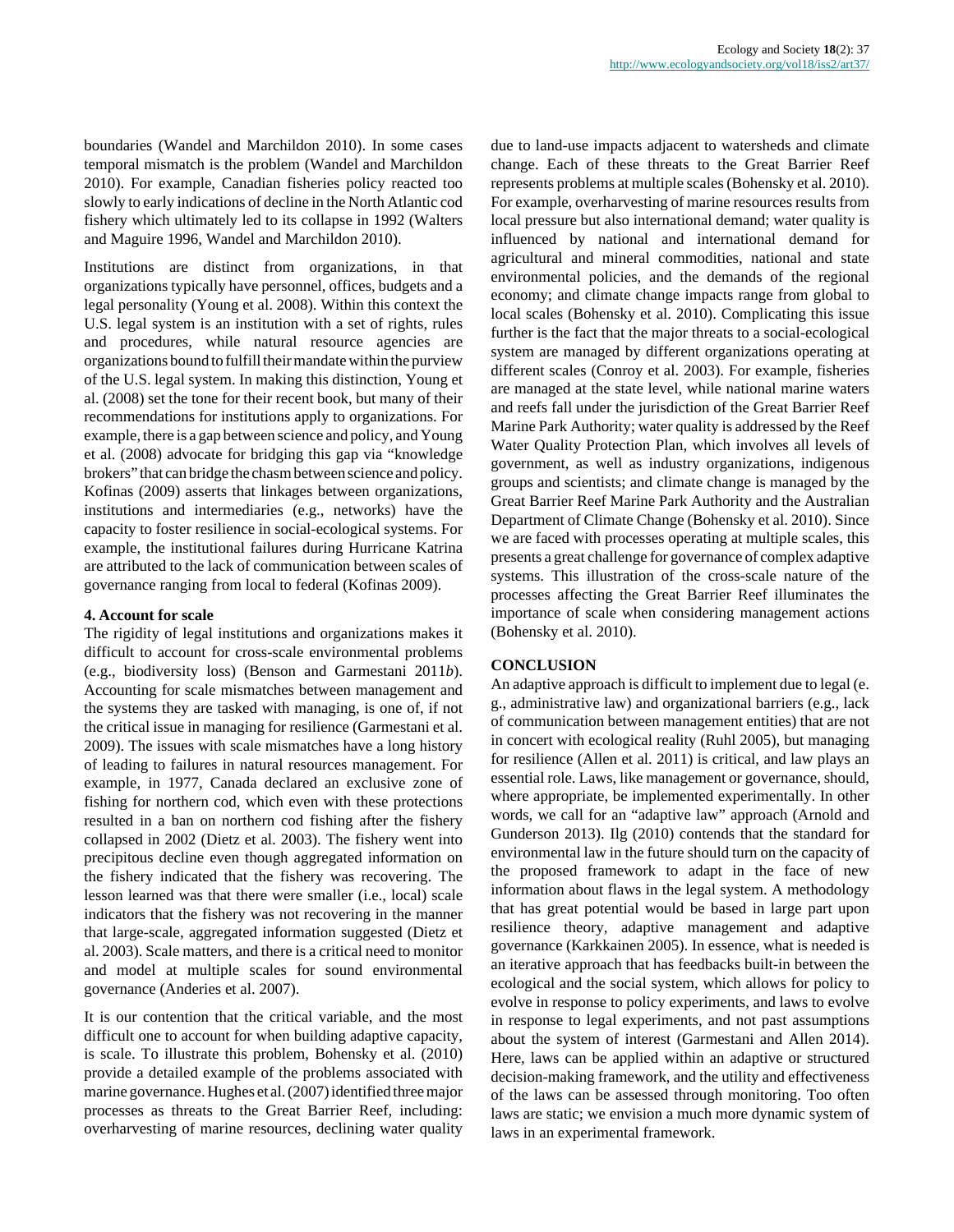*Responses to this article can be read online at:* [http://www.ecologyandsociety.org/issues/responses.](http://www.ecologyandsociety.org/issues/responses.php/5927) [php/5927](http://www.ecologyandsociety.org/issues/responses.php/5927)

#### **Acknowledgments:**

*The views expressed in this paper are those of the authors and do not necessarily represent the views or policies of the U.S. Environmental Protection Agency. The Nebraska Cooperative Fish and Wildlife Research Unit is jointly supported by a cooperative agreement between the United States Geological Survey, the Nebraska Game and Parks Commission, the University of Nebraska-Lincoln, the United States Fish and Wildlife Service and the Wildlife Management Institute.*

#### **LITERATURE CITED**

Allen, C. R., G. S. Cumming, A. S. Garmestani, P. D. Taylor, and B. H. Walker. 2011. Managing for resilience. *Wildlife Biology* 17:337-349.

Anderies, J. M., B. H. Walker, and A. P. Kinzig. 2006. Fifteen weddings and a funeral: case studies and resilience-based management. *Ecology and Society* 11(1): 21. [online] URL: <http://www.ecologyandsociety.org/vol11/iss1/art21/>

Anderies, J. M., A. A. Rodriguez, M. A. Janssen, and O. Cifdaloz. 2007. Panaceas, uncertainty, and the robust control framework in sustainability science. *Proceedings of the National Academies of Sciences* 104:15194-15199. [http://dx.](http://dx.doi.org/10.1073/pnas.0702655104) [doi.org/10.1073/pnas.0702655104](http://dx.doi.org/10.1073/pnas.0702655104)

Armitage, D. 2013. Resilience and administrative law. *Ecology and Society* 18(2): 11. [http://dx.doi.org/10.5751/](http://dx.doi.org/10.5751/ES-05611-180211) [ES-05611-180211](http://dx.doi.org/10.5751/ES-05611-180211)

Armitage, D. and R. Plummer. 2010*a*. *Adaptive capacity and environmental governance*. Springer, Heidelberg, Germany. <http://dx.doi.org/10.1007/978-3-642-12194-4>

Armitage, D. and R. Plummer. 2010*b*. Adapting and transforming: governance for navigating change. Pages 287-302 *in* D. Armitage and R. Plummer, editors. *Adaptive capacity and environmental governance*. Springer, Heidelberg, Germany. [http://dx.doi.org/10.1007/978-3-642-12194-4\\_14](http://dx.doi.org/10.1007/978-3-642-12194-4_14)

Arnold, C. A. 2011. Fourth-generation environmental law: integrationist and multimodal. *William and Mary Environmental Law & Policy Review* 35:771-886.

Arnold, C. A. and L. Gunderson. 2013. Adaptive law and resilience. *Environmental Law Reporter* 43:10426-10443.

Benson, M. H. 2012. Intelligent tinkering: the Endangered Species Act and resilience. *Ecology and Society* 17(4): 28. <http://dx.doi.org/10.5751/ES-05116-170428>

Benson, M. H. and A. S. Garmestani. 2011*a*. Can we manage for resilience? The integration of resilience thinking into natural resource management in the United States. *Environmental Management* 48:392-399. [http://dx.doi.](http://dx.doi.org/10.1007/s00267-011-9693-5) [org/10.1007/s00267-011-9693-5](http://dx.doi.org/10.1007/s00267-011-9693-5)

Benson, M. H. and A. S. Garmestani. 2011*b*. Embracing panarchy, building resilience and integrating adaptive management through a rebirth of the National Environmental Policy Act. *Journal of Environmental Management* 92:1420-1427. <http://dx.doi.org/10.1016/j.jenvman.2010.10.011>

Bohensky, E., S. Stone-Jovicich, S. Larson, and N. Marshall. 2010. Adaptive capacity in theory and reality: implications for governance in the Great Barrier Reef Region. Pages 23-42 *in* D. Armitage and R. Plummer, editors. *Adaptive capacity and environmental governance*. Springer, Heidelberg, Germany. [http://dx.doi.org/10.1007/978-3-642-12194-4\\_2](http://dx.doi.org/10.1007/978-3-642-12194-4_2)

Conroy, M. J., C. R. Allen, J. T. Peterson, L. Pritchard, Jr., and C. T. Moore. 2003. Landscape change in the southern piedmont: challenges, solutions, and uncertainty across scales. *Conservation Ecology* 8(2): 3. [online] URL: [http://www.](http://www.consecol.org/vol8/iss2/art3) [consecol.org/vol8/iss2/art3](http://www.consecol.org/vol8/iss2/art3)

Cosens, B. 2008. Resolving conflict in non-ideal, complex systems: solutions for the law-science breakdown in environmental and natural resource law. *Natural Resources Journal* 48:257.

Cosens, B. A., and M. K. Williams. 2012. Resilience and water governance: adaptive governance in the Columbia River basin. *Ecology and Society* 17(4): 3. [http://dx.doi.org/10.5751/](http://dx.doi.org/10.5751/ES-04986-170403) [ES-04986-170403](http://dx.doi.org/10.5751/ES-04986-170403)

Craig, R. K. 2010. Stationarity is dead: long live transformation: five principles for climate change adaptation law. *Harvard Environmental Law Review* 34:9-74.

Cumming, G. S. 2013. Scale mismatches and reflexive law. *Ecology and Society* 18(1): 15. [http://dx.doi.org/10.5751/](http://dx.doi.org/10.5751/ES-05407-180115) [ES-05407-180115](http://dx.doi.org/10.5751/ES-05407-180115)

de Loe, R. and R. Plummer. 2010. Climate change, adaptive capacity, and governance for drinking water in Canada. Pages 157-178 in D. Armitage and R. Plummer, editors. *Adaptive capacity and environmental governance*. Springer, Heidelberg, Germany. [http://dx.doi.org/10.1007/978-3-642-12194-4\\_8](http://dx.doi.org/10.1007/978-3-642-12194-4_8)

Dietz, T., E. Ostrom and P.C. Stern. 2003. The struggle to govern the commons. *Science* 302:1907-1912. [http://dx.doi.](http://dx.doi.org/10.1126/science.1091015) [org/10.1126/science.1091015](http://dx.doi.org/10.1126/science.1091015)

Flournoy A. C. and D. M. Driesen. 2010. *Beyond environmental law: policy proposals for a better environmental future*. Cambridge University Press, Cambridge, UK. <http://dx.doi.org/10.1017/CBO9780511802591>